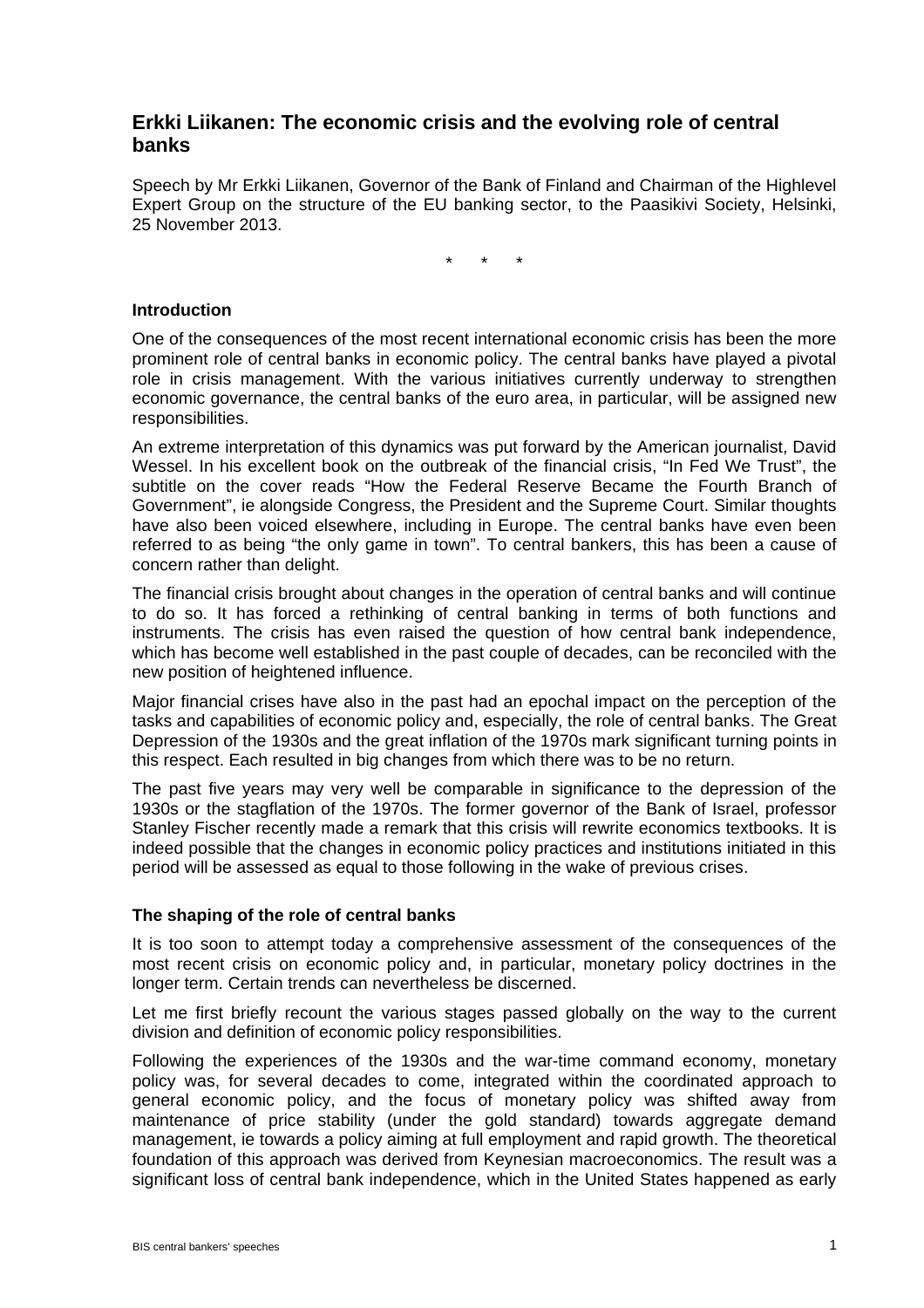as 1933 as a part of Roosevelt's New Deal policies, and in the United Kingdom and France immediately after the war, when the Bank of England and Banque de France were nationalised.

New policy instruments emerged as central banks were assigned broad regulatory powers over foreign capital movements, retail banks' interest rates and the investment of banks' asset portfolios . Financial market regulation was tightened, but there was little need for active financial stability policy as understood today, given the high level of stability of banking systems overall. Occasional balance-of-payment crises still took place, however.

This regime, which had became established after the Second World War, nevertheless hit a wall in the 1970s. Inflation accelerated to two-digit rates in all leading industrial economies (except for Germany), while unemployment surged to levels higher than ever recorded since the 1930s. The situation grew unsustainable to the point of prompting a fundamental reassessment of economic policy in all Western economies by the early 1980s.

The lesson learnt from the 1970s inflation and the measures to curb it in the following decade was that monetary policy has its own special role to play in the context of economic policy. Its most important function is to maintain confidence in the value of money. Failing this, monetary policy cannot make an effective contribution to any other economic policy objectives such as sustainable growth and employment.

The redefinition of the functions of monetary policy was, on the one hand, conditioned by the advances in economic theory and, on the other hand, by German monetary policy experience. In economics, a greater emphasis was given to the role of expectations in the inflation process. Germany, whose central bank enjoyed an exceptionally high level of independence, weathered the storms of the 1970s better than other countries. This was attributed to the consistent anti-inflationary economic policy of the Bundesbank. This was of great relevance to the monetary policy of other countries, in general, and to the future structure of European Monetary Union, in particular.

Hence, in the aftermath of the 1970s inflation, maintenance of confidence in the value of money, in other words stabilisation of inflation expectations at a low level, surfaced as the key function of monetary policy. This is commonly referred to as the "anchoring" of inflation expectations. It was appreciated that this is the very objective that defines the role of the central bank in the division of economic policy responsibilities. In the 1980s and 1990s, more and more countries modelled their monetary policy institutions and practices upon this approach.

The new central bank doctrine has perhaps best been recapitulated by Stanley Fischer in his famous paper "Modern Central Banking", delivered in London in 1994 at the Tercentenary Symposium of the Bank of England. The then professor at MIT later served as First Deputy Managing Director of the IMF and Governor of the Bank of Israel.

Fischer outlines the following principles of modern central banking.

Central banks must have a clearly defined mandate, which is to maintain price stability, and they must make a public commitment to honouring this objective.

Central banks must enjoy operational independence in the deployment of monetary policy instruments, such as interest rates, to achieve their objective. Independence also requires that central banks must not be obliged to finance the government fiscal deficit.

As a counter-balance to central bank independence, Fischer underscored the accountability of central banks, ie their responsibility to achieve their objective.

While these principles were gaining ground in monetary policy, the advanced economies entered a highly favourable period of economic development, now referred to as the Great Moderation. This period of low inflation and stable economic growth persisted for more than ten years, until the emergence of the financial crisis.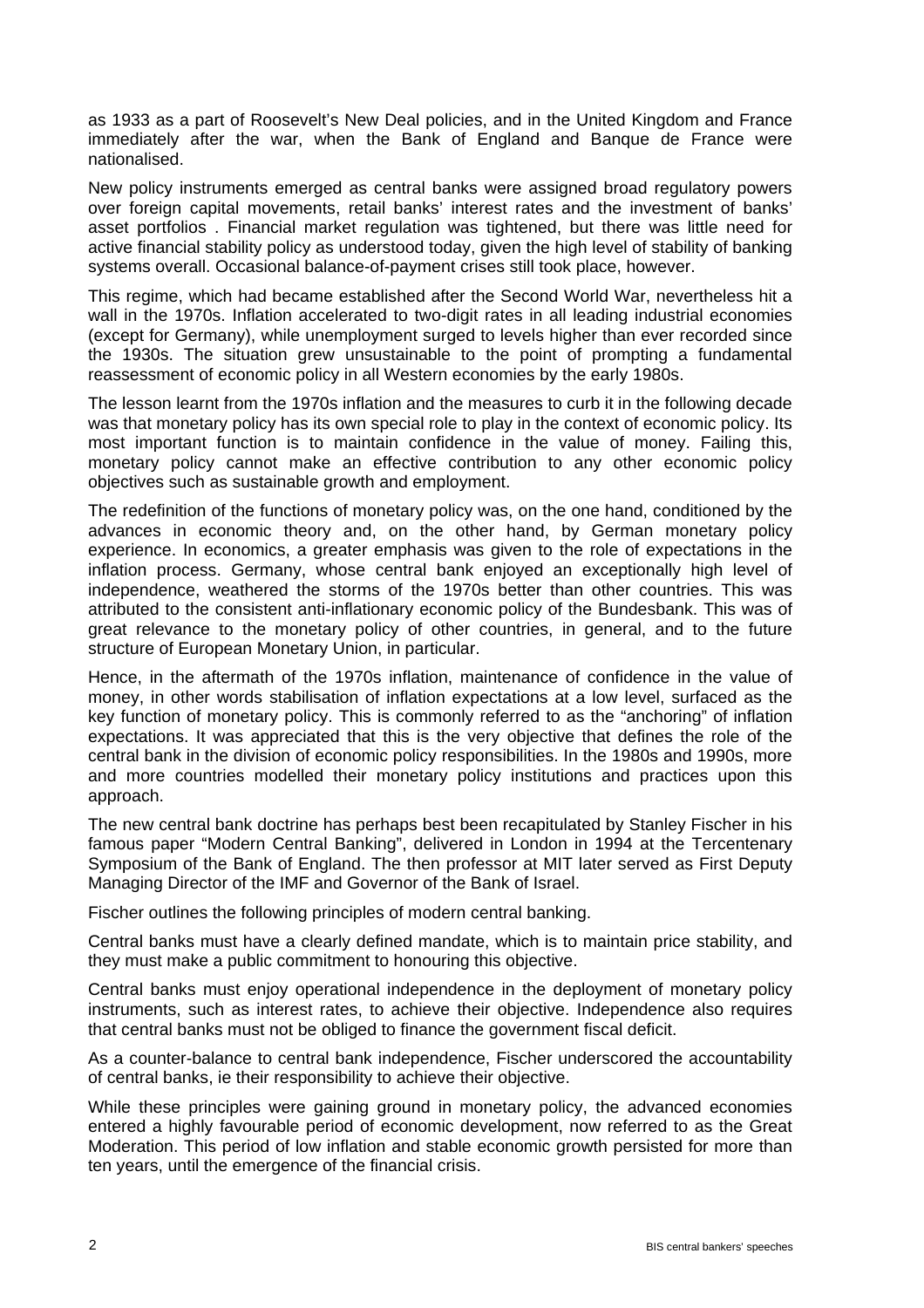The seemingly favourable developments, nevertheless, masked mounting risks, such as global economic imbalances, as well as the huge expansion of banks' balance sheets and risks, which was partly facilitated by the weaknesses in the regulatory framework for banks. The emergence of the international financial crisis in 2007 and its escalation in 2008 revealed the fragility of the world economy and the credit system as never before.

It may come as a surprise that, despite its gravity, the economic crisis of recent years has not undermined the foundations of monetary policy. The principles of "modern central banking" formulated by Fischer remain unchallenged. Indeed, it is astonishing that central banks have been so successful in achieving their primary objective of price stability and solid anchoring of inflation expectations amidst these highly extreme circumstances. This is probably in essence attributable to central bank independence and the confidence that this builds.

At the same time, the central banks have had to actively step up to safeguard financial stability in a way not necessary since the early 1930s, when catastrophic banking crises wrecked the economies of both the USA and Germany, then triggering a steep global deflationary spiral.

Although a traditional function of central banks, ensuring financial stability has not been to the forefront in normal times. With the severity of the crisis and the moderation of inflationary pressures, financial stability and the related policy choices have now entered the very centre stage in the practice of central banking.

### **Phase one of the crisis: from subprime crisis to systemic crisis**

It is useful to briefly discuss how central banks have responded to the various phases of the crisis and how each phase has affected the role of central banks in economic policy.

Phase one of the crisis, which can be called *the subprime crisis*, began in the United States in summer 2007 and landed in Europe on 9 August. Money market turnover virtually came to a halt and risk premia rose drastically. At the time this seemed dramatic, although, compared to later developments, this was merely the overture.

This phase was characterised by a collapse in the value of investments in mortgage-backed securities and their liquidity. Housing prices began to decline in the United States, which affected the value of packaged and structured securities based on residential mortgages. At the same time, this created widespread and harmful uncertainty about the real value of the structured loans. The turbulence spread in summer 2007 to Europe, because by then it had become evident that many financial institutions had purchased structured loans on their balance sheets or these loans had been purchased by special purpose vehicles owned by them.

The crisis was not entirely unexpected, as the under-pricing of risk on the global markets, which was one factor that triggered the crisis, had been noticed. For example the then President of the ECB, Jean-Claude Trichet, had already before the onset of the crises pointed out in public that some investors did not take full account of the possible risks at a time of general asset price increases. Central banks discussed the dangers of a possible uncontrolled correction, but they were unable to predict the timing and scale of the problems that they were about to face.

Already in September 2007, the British bank Northern Rock, which specialised in mortgage lending and was dependent on short-term market funding, faced a liquidity crisis, which triggered the first bank run in Britain in 150 years. The Bank of England had to grant massive liquidity support to Northern Rock, which was subsequently nationalised. The euro area interbank money market also froze, due to the growing uncertainty, and the ECB had to increase the amount of central bank money on the market by conducting a series of nonstandard refinancing operations.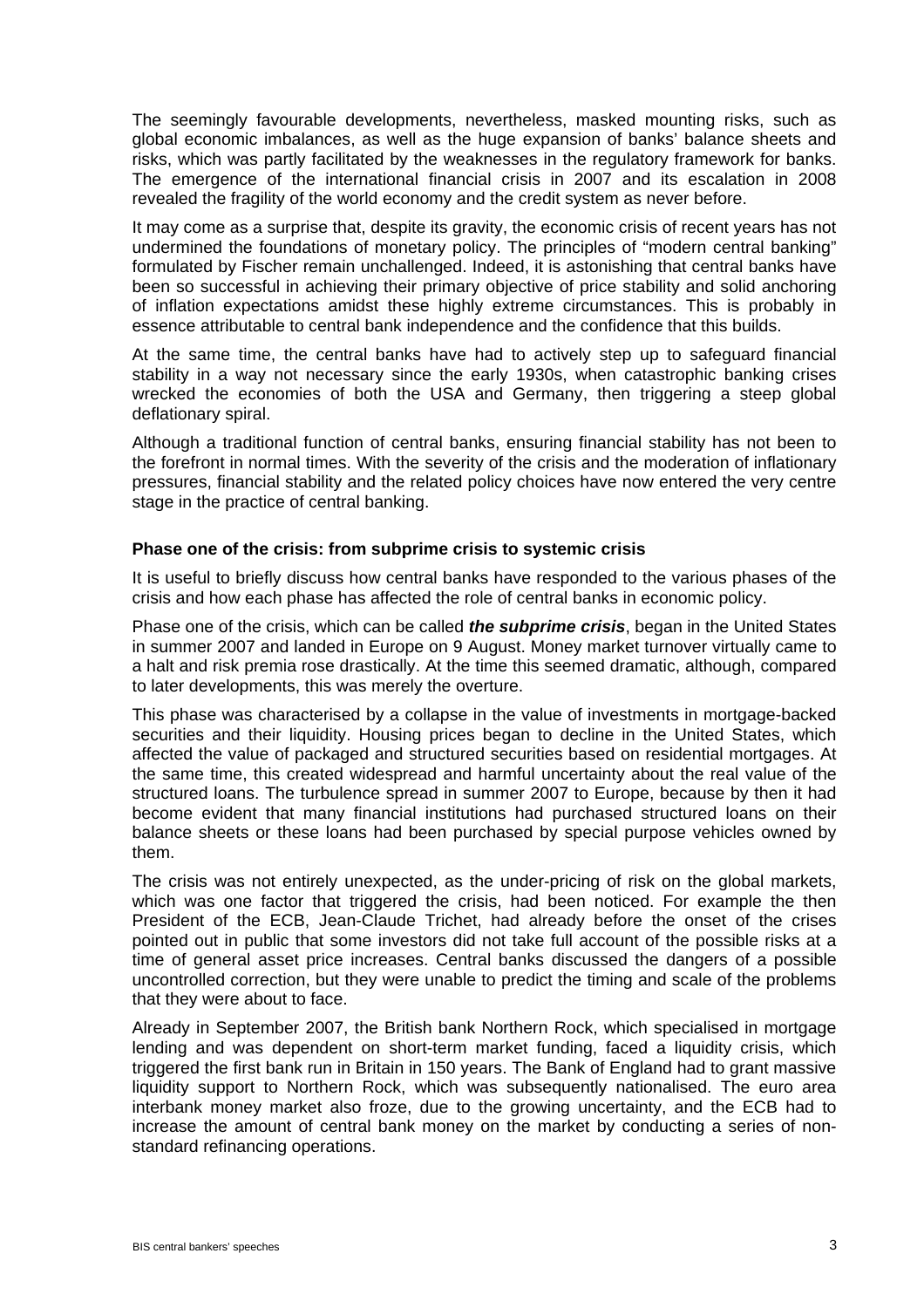In the United States, the most famous victim of this phase of the crisis was the investment bank Bear Stearns, whose bankruptcy the US Federal Reserve (Fed) prevented with the help of large refinancing operations in March 2008. Bear Stearns was subsequently merged with another investment bank (JP Morgan).

The financial crisis entered phase two, *the systemic phase* in autumn 2008. The milestone in this phase was the collapse of the investment bank Lehman Brothers on 15 September.

The message of the Lehman collapse was that even a large financial institution can collapse. This immediately raised financial market uncertainty and the lack of confidence to completely new levels globally. The interbank money market, on which banking liquidity was largely based on, came to a virtual standstill.

Many banks that were dependent on short-term market funding ran into difficulties and had to resort to central bank financing. Particularly vulnerable was the banking system of Iceland, whose entire business model hit the buffers. The Icelandic financial system collapsed in October 2008.

It was clear that the drying up of the credit market would cause great damage. One way that central banks responded to the situation was, of course, by using their main instrument, the policy rate. In early November, the ECB began to lower its key interest rates drastically. The interest rate cuts began from a level of 4.25%, but within six months the policy rate had already been lowered to 1.0%. The United States reacted even more rapidly and drastically – by the end of 2008, the Fed had cut the federal funds rate to 0.25%.

The crisis awareness that arose following the failure of Lehman is characterised by the unprecedentedly swift and smooth international cooperation at the point when the crisis escalated. Cooperation between central banks, in particular, was very efficient. In Europe, banks were hit by the drying up of dollar-denominated funding, and therefore the ECB and the Federal Reserve agreed on large swap lines, as a result of which the ECB obtained dollars in exchange for euro, to be lent on to euro area banks. The ECB, the Fed and four other major central banks also conducted an unprecedented coordinated interest rate cut in October 2008.

In terms of the topic of this presentation, ie the changes in the role of the central banks during the crisis, even more significant were the measures that the central banks took in addition to the interest rate cuts.

It was clear that central banks had to focus not only on interest rates but also on safeguarding banks' liquidity. In October 2008, the ECB launched its full-allotment policy, under which it has since then provided to banks as much refinancing as they want, at the prevailing key interest rate, as long as they have the necessary collateral, approved by the ECB. The list of such eligible collateral has also been extended during the crisis.

Moreover, the ECB began to provide banks with credit with longer maturities than before. Before the crisis, the ECB's refinancing operations usually had a maturity of one week. To alleviate banks' uncertainties about their liquidity positions, the ECB has during the crisis increased the provision of credit against collateral to banks on longer maturities, too. At times, credit has been provided with a maturity of as long as 36 months.

The longer-term refinancing operations have played an important role in increasing the liquidity of the banking system, and particularly in decreasing the uncertainty involved. But now, as the situation has calmed down somewhat, a large part of the excess liquidity provided has returned to the central bank.

Central banks' actions to safeguard the operation of the markets would hardly have been possible without the support of governments. In November 2008, the G20 committed to supporting the liquidity of the banking system, but, at the same time, they also committed to reinforcing the regulation and supervision of the financial markets. This has triggered very significant processes, regulatory initiatives, that go further than crisis management and that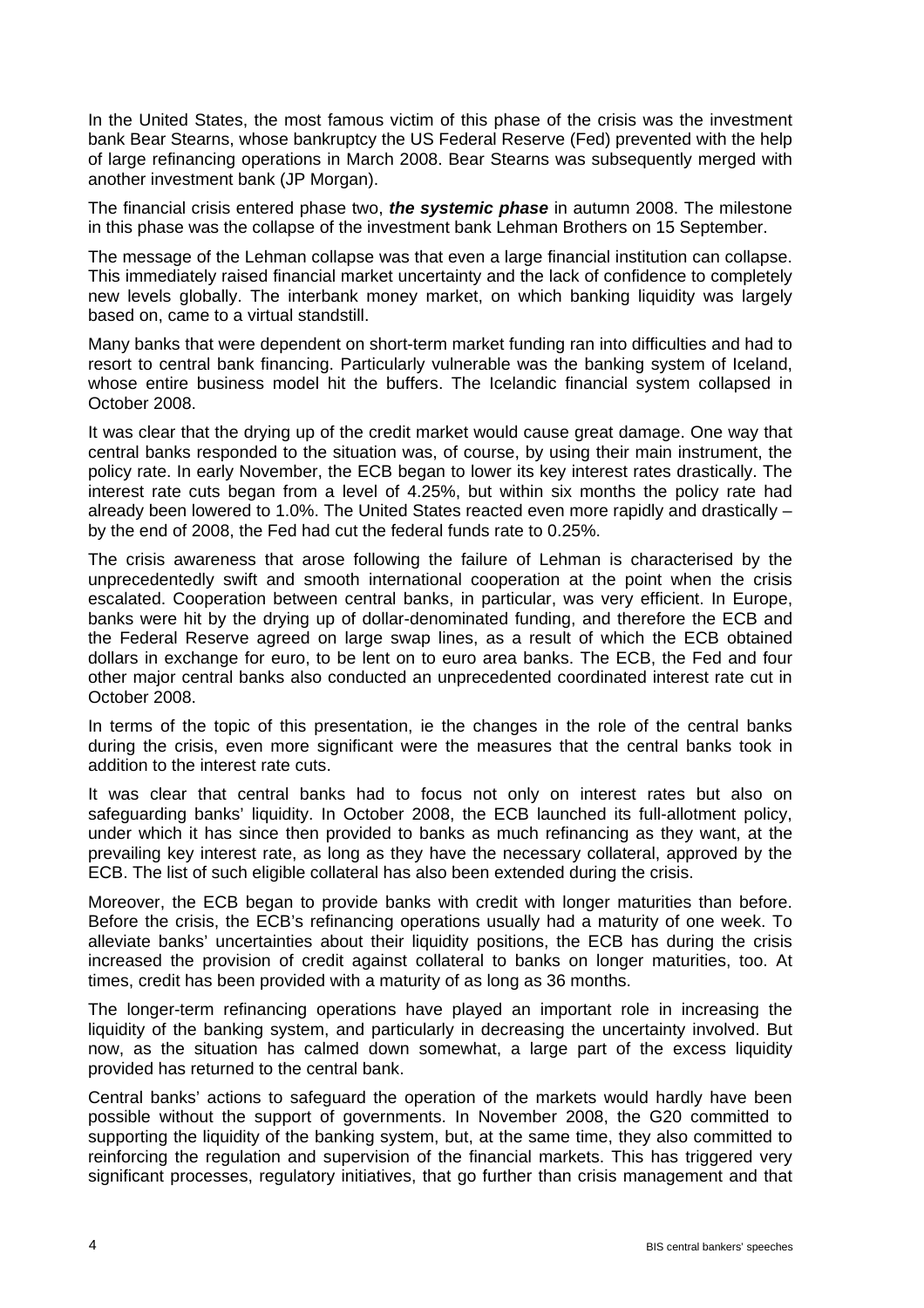aim to reinforce financial market structures in order to prevent a recurrence of the crisis of 2008.

At least in terms of financial sector regulation, the world has entered a new phase.

### **Experience of the 1930s and the current financial crisis**

The swiftness of central bank responses in the early stages of the crisis and their decisive actions as the crisis continued were mainly due to the experiences of the 1930s. A key role in formulating monetary policy in 2008 and the years that followed was played by the Chairman of the Federal Reserve Board, Ben Bernanke, who before his career as a central banker specialised in research on the Great Depression of that decade.

Bernanke's leadership was of major importance in preventing the total collapse of the financial system. Without his vision of the reasons behind the Great Depression of the 1930s, formed during his career as a researcher, the Fed's response would probably have been much slower and more timid.

Already before Bernanke's work, research had begun to emphasise the role of monetary policy errors in deepening the 1930s' depression. The key publication was the famous "A Monetary History of the United States, 1867-1960" by Milton Friedman and Anna Schwartz, published in 1963. The book claimed that the severity of the Great Depression was due to the fact that, following the onset of the crisis, monetary policy, particularly in the United States, was too tight and allowed a steep decline in the stock of money.

Friedman argued that the Fed's failure was due particularly to its collateral requirements, ie the fact that it held to the *"real bills"* doctrine. According to this doctrine, the central bank issued credit only against notes, drafts and bills of exchange arising from actual commercial transactions. Such securities were not available in sufficient amounts following the onset of the recession in the '30s, and so the Fed could not increase its lending. According to Friedman, the Fed should have used extensive purchases of government securities (open market operations) to prevent a decline in the stock of money, but this was prevented by the real bills doctrine. This resulted in a fall in the money stock, a collapse in aggregate demand and a deflationary spiral.

Ben Bernanke published his first research papers on the 1930s' depression already in the early 1980s ("Nonmonetary Effects of the Financial Crisis in the Propagation of the Great Depression", American Economic Review, 1983). Bernanke's research emphasised that the depth of the Great Depression cannot be explained only by monetary aspects (interest rate level and amount of money), but was mainly due to the banking crisis. Banks were not helped, and their mass failure led to a collapse in the availability of credit. In the United States, approximately half of the banks failed in 1930–1933. Bernanke concluded that the credit crunch caused by the banking crisis and the wave of bankruptcies that followed deepened the early 1930s' recession in the United States into a full-blown economic crisis. He criticised the Fed for its failure at that time to act as lender of last resort in order to ease the banks' distress.

Research on the 1930s crisis has also focused on the importance of the international monetary system. In a speech on the experiences of the 1930s (given in 2004), Bernanke notes that the depth and extent of the contraction in the global economy is explained by attempts to remain on the gold standard. Bernanke refers to studies by eg *Barry Eichengreen* (Golden Fetters, 1992), in which the gold standard is regarded as the main reason for the global slump, and he takes the view that, in those circumstances, abandoning the gold standard was a prerequisite for recovery from the Great Depression.

The gold standard helped spread the depression around the world, as it prevented countries with a balance of payments deficit from loosening their monetary policy even when their internal economic situation had required it. On the contrary, they had to tighten their monetary policy to remain on the gold standard, and, moreover, their central banks, bound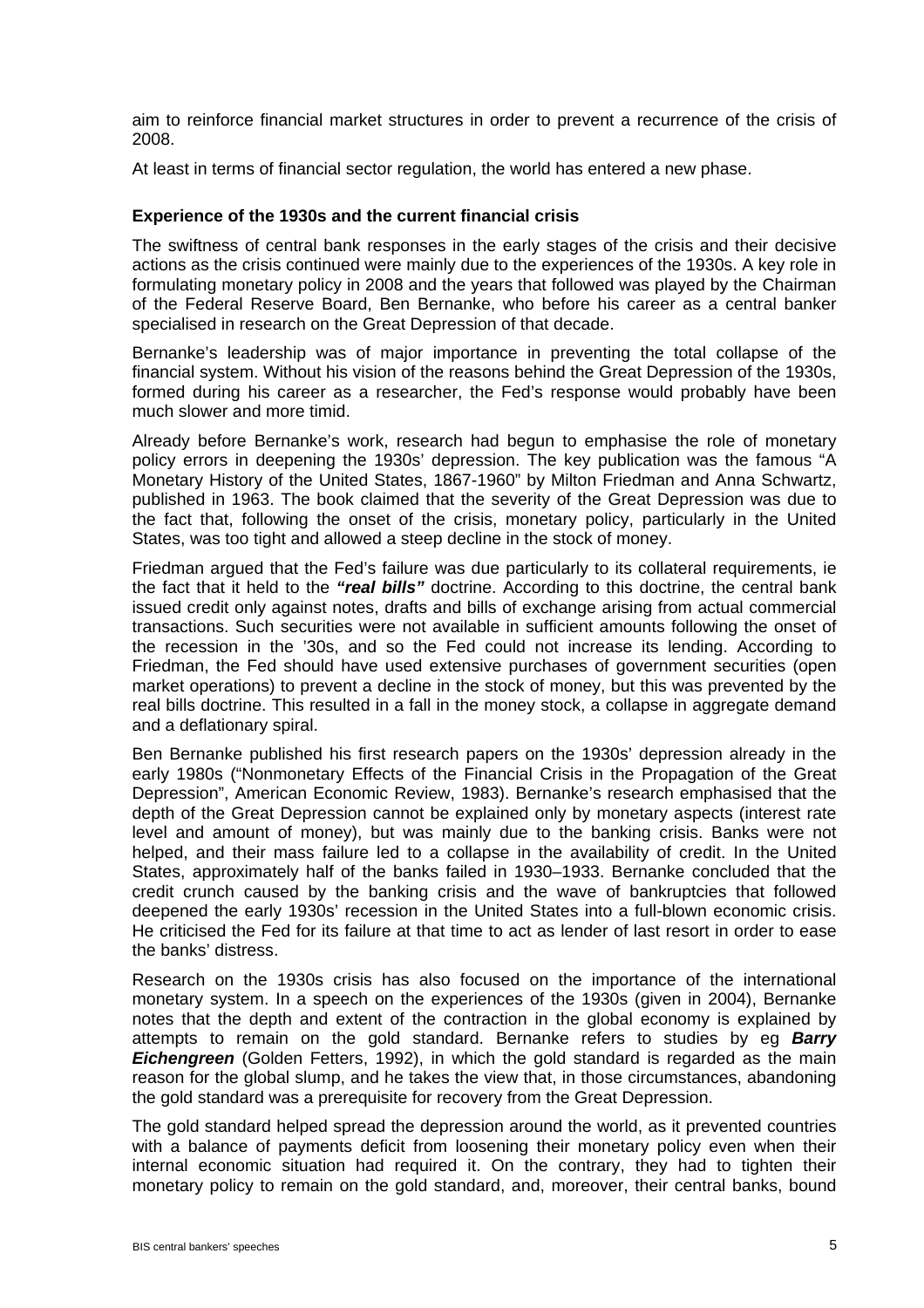by the gold standard, were unable to act as lenders of last resort and support the liquidity of their domestic banking systems. As a result, the recession spread from the countries with a surplus, which in the 1930s were the United States and France, to countries with a weak balance of payments (at the time eg Germany and the United Kingdom).

Bernanke and Eichengreen emphasise that, in the 1930s, the international monetary system did not have a clear leader that would have been responsible for the operation of the entire monetary system. In particular, the United States, to which the world's gold reserves were flowing, did not bear its international responsibility. The idea that the stability of the international monetary system needs leadership and the conduct of monetary policy from an international perspective originates from research by *Charles Kindleberger* (The World in Depression, 1973).

It is clear that the traumatic memories of the 1930s and the related understanding that the task of monetary policy is to safeguard the operation of the market largely explain the policy choices of all central banks, and particularly US monetary policy during the current economic crisis.

The fact that the experiences of the 1930s have again become topical does not necessarily contradict with the doctrine that was formulated after the 1970s, ie the conduct of monetary policy geared towards price stability and conducted by independent central banks. We can expect that the monetary policy thinking and approach towards which the world is apparently now shifting will be some synthesis of these two. As trust in the self-adjusting properties of unregulated markets has receded, the monetary and financial market policies of the future will consist of BOTH the pursuit of price stability (monetary policy conventionally defined) AND a more systematic and better-organised pursuit of financial market stability.

## **From financial crisis to sovereign debt crisis**

It turned out that even though the financial system remained in operation and no systemic meltdown occurred in autumn 2008, this did not prevent the global economy from falling into a deep recession, as everybody attempted to reduce their excessive debt ratios and risky investments. This led to the third phase of the crisis – the *global economic crisis or "Great Recession"* – which hit with full force in 2009.

The force with which the financial crisis hit the real economy came as a surprise to everybody, and the forecast error made must have been the greatest of all time. Global trade came almost to a halt at the turn of 2008–2009, and in the next year GDP plunged in almost all developed economies with magnitudes not experienced after World War II.

GDP contracted by over 3% in the United States and 4½% in the euro area. Finland's GDP plummeted by as much as 8½%, which was considerably more than in 1991 – during the worst year of Finland's previous economic crisis. The dive in aggregate demand in the global economy also affected prices, and in several countries inflation even slipped into negative territory for some time.

However, the severe economic downturn did not affect people's everyday lives to the extent one might assume on the basis of the GDP figures, at least not at the beginning. Private demand was maintained by lower interest rates and the increasing government budget deficits, despite the strong decline in exports and industrial output.

The large general government budget deficits constituted very expansionary fiscal policies, which could not, however, continue for long. The limits of fiscal policy were reached first in countries where government finances had been in a poor state already from the very beginning, as in Greece, or where the collapse of the banking sector and the related bailout measures had suddenly pushed the government debt burden to excessive levels, as in Ireland. This led to the next phase of the crisis.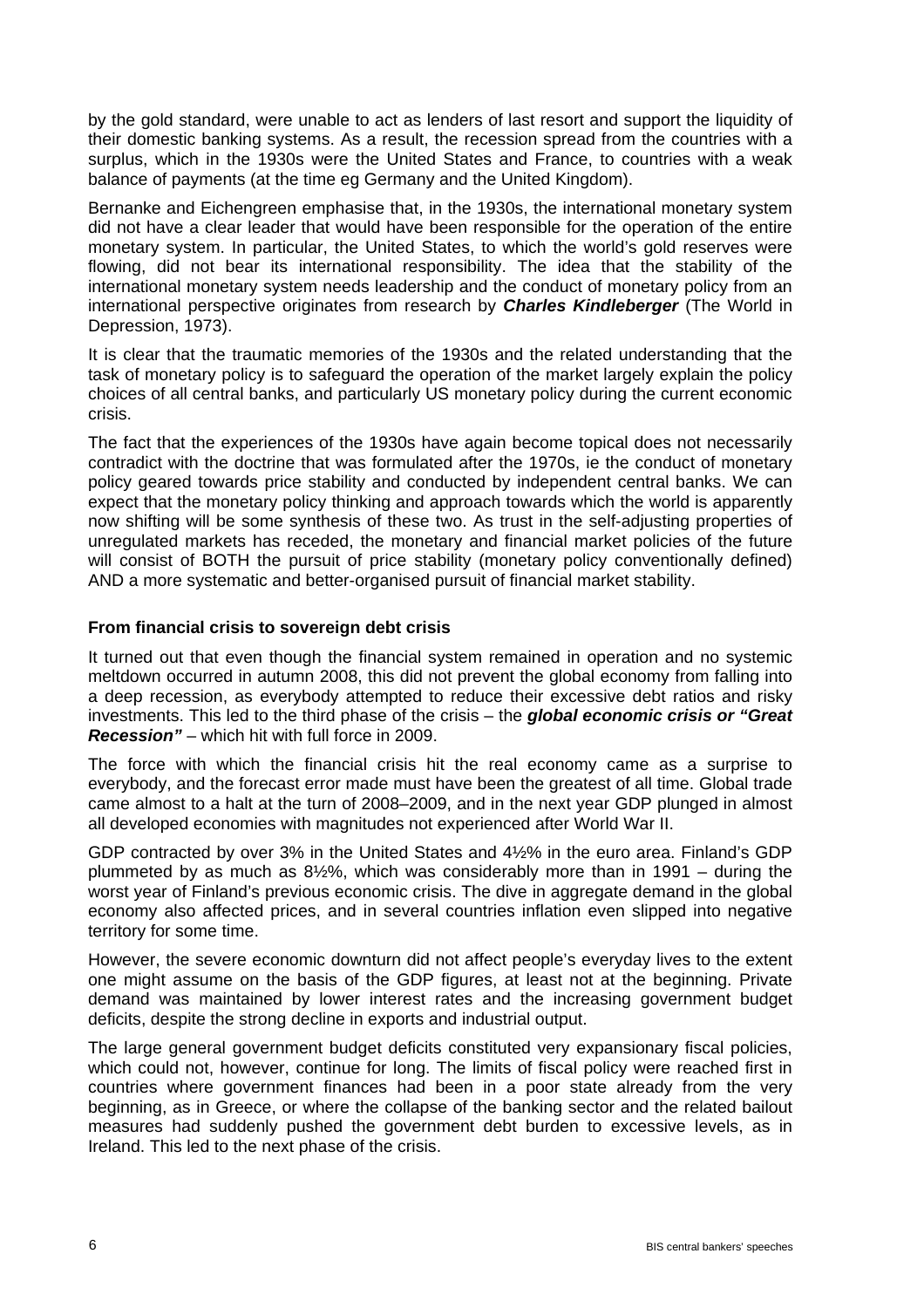The fourth phase of the crisis – the *sovereign debt crisis* – came to a head in spring 2010, when Greece's high deficits led to evaporation of market confidence, initially in Greece itself, and subsequently also in other euro area countries with the weakest economic positions. In this situation, euro area countries' economic developments and credit risks diverged from each other, and the ECB's monetary policy, which was already at that time accommodative to growth, was not transmitted evenly across the euro area.

The repricing of sovereign risk hampered the functioning of markets and the transmission of monetary policy. Euro area financial markets became regionally fragmented and banks' problems increased. In this situation, the ECB launched a Securities Markets Programme (SMP) to alleviate the tensions prevailing on the markets. In the context of the SMP, the ECB purchased government bonds in those market segments that were most dysfunctional. During the approximately one and a half years the programme was running, total SMP purchases amounted to around EUR 200 billion.

In order to alleviate the tensions arising from the sovereign debt crisis, banks were also offered exceptionally long (3 years) longer-term refinancing operations (LTROs) in December 2011 and March 2012. To ensure the availability of liquidity, the range of collateral eligible in the ECB's credit operations was also expanded. The Eurosystem applies haircuts in the valuation of collateral, so as to manage the credit risk inherent in collateral policy.

As the euro area crisis protracted, the fifth stage of the crisis – the *European confidence crisis* – began in summer 2012, as nervousness in the sovereign bond markets culminated and fell even upon large euro area countries, namely Spain and Italy. The markets began to speculate that one country or a number of countries might even have to exit monetary union.

Weakening confidence in the integrity of the euro highlighted the importance of a common policy stance for the stabilisation of the situation. At the end of June 2012, euro area finance ministers issued a statement in which they committed to breaking the vicious circle between banks and sovereigns and also – as already proposed by the European Commission – to set up a single banking supervisory mechanism for the euro area, which would be headed by the ECB.

This was one of the starting points for the EU process referred to as "Banking Union", the lack of which had proven to be one of the shortcomings in the design of Monetary Union, one reason for its fragility. The declaration also showed that more political capital had been invested in the euro than had probably been assumed by those who doubted its irreversibility.

On 26 July – one month after the Eurogroup statement – the President of the ECB, Mario Draghi, gave a speech in London containing a statement that has already become famous: "Within our mandate, the ECB is ready to do whatever it takes to preserve the euro. And believe me, it will be enough."

The speech had a very powerful and positive impact on the markets. In retrospect, it has even been regarded as revolutionary, and with good reason. Pressures on the Spanish and Italian government bond markets began to ease, even though no detailed programme had yet been presented to concretise President Draghi's statement.

The concrete content became public at the beginning of August, when the ECB Governing Council announced a new programme concerning the creation of a programme of government bond purchases. The details of the programme were communicated during autumn. Called "Outright Monetary Transactions" (OMTs), the programme was designed to eliminate such risk premia from the markets as were based on speculations about a country's exit from the euro area.

No ex ante limits were set on the size of OMTs, but certain conditions were attached to the programme to ensure its effectiveness and safeguard the ECB's monetary policy. The most important condition was that the purchases would only concentrate on government bonds of countries that had signed an economic adjustment programme monitored by the IMF, EU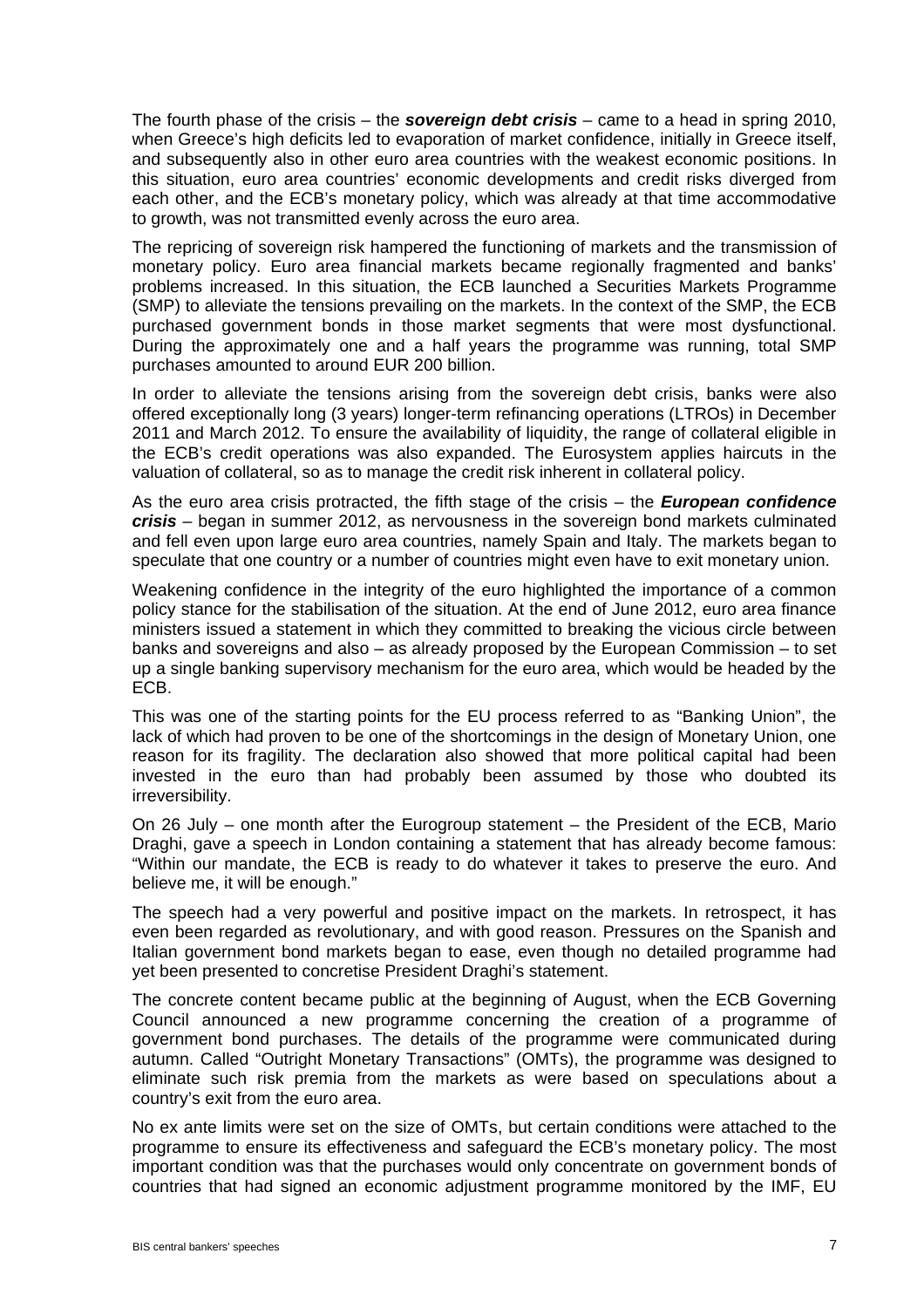and the ECB and that, according to the ECB's independent assessment, also adhered to the programme.

The OMT programme has so far fulfilled its purpose well, as it were: it has considerably calmed the markets, even though there has been no need to activate the programme.

### **Evaluation of non-standard measures**

The most important forms of expanding the ECB's monetary policy tools in the recent crisis years can be summarised as follows: elastic provision of credit – ie the "full allotment policy" – in monetary policy operations, expansion of the list of eligible collateral, the conduct of long-term credit operations and also, to a certain extent, securities purchases (including also, last but not least, the so-far unused OMTs). In addition to the Eurosystem's common measures, some national central banks have conducted certain operations to address bankspecific solvency problems in their respective countries.

The "forward guidance" introduced this year can be regarded as the newest addition to this list. Forward guidance refers to regular statements on monetary policy, which for the moment have been aimed at increasing the efficiency of accommodative monetary policy.

Even though the range of tools for different central banks differs to some extent, nonstandard central banks measures during the crisis have everywhere resulted in considerable growth in central bank balance sheets and hence to growth in central bank liquidity. This has stimulated criticism, particularly from commentators who fear that growth in central bank liquidity will lead to higher inflation. This debate has been under way in the United States and the euro area alike.

However, there have been no signs of an acceleration in inflation, at least not in the euro area. Even though the amount of central bank money has increased, this has not led to a general increase in the money supply. In fact, the latest indications tell of further diminishing underlying price pressures in the euro area over the medium term, starting from currently low annual inflation rates of below 1%.

If changes in the money supply are examined using the concept of broad money, which means that, in addition to central bank liquidity, bank deposits are also included, we note that growth in the money supply has recently remained moderate despite the relaxed monetary policy, and that growth in bank lending to the public has also been weak, often even negative.

The fact that the increase in central bank liquidity has not been accompanied by an increase in bank lending and broad money has signalled uncertainty on the money markets and banks' need to cut their balance sheets, which had often expanded to excessive levels prior to the financial crisis. Banks strive to increase their liquidity reserves and prefer to keep them in the form of central bank deposits rather than invest the reserves on the interbank money markets, as was the case prior to the crisis. This has resulted in a simultaneous increase in the demand for central bank liquidity and a contraction in bank lending.

At present, a most pressing concern with regard to money supply is that corporate credit growth is too sluggish rather than too strong. However, if there were any signs of excessive lending growth in future, the ECB has the means to absorb bank liquidity rapidly, if necessary.

Charles P. Kindleberger, the famous researcher in the field of financial crisis, has written that "too little and too late" is one of the saddest phrases in the lexicon of central banking, but that "too soon and too much" would not be much better. Have central banks and the ECB among them acted too slowly and parsimoniously, or too generously and hastily?

It is my view that, after the problems that have also hit the European economy in recent years, the ECB needs to be able to give a positive response to the question of whether it did, within its mandate, its share and all it could to solve the problems. Decisions are taken on the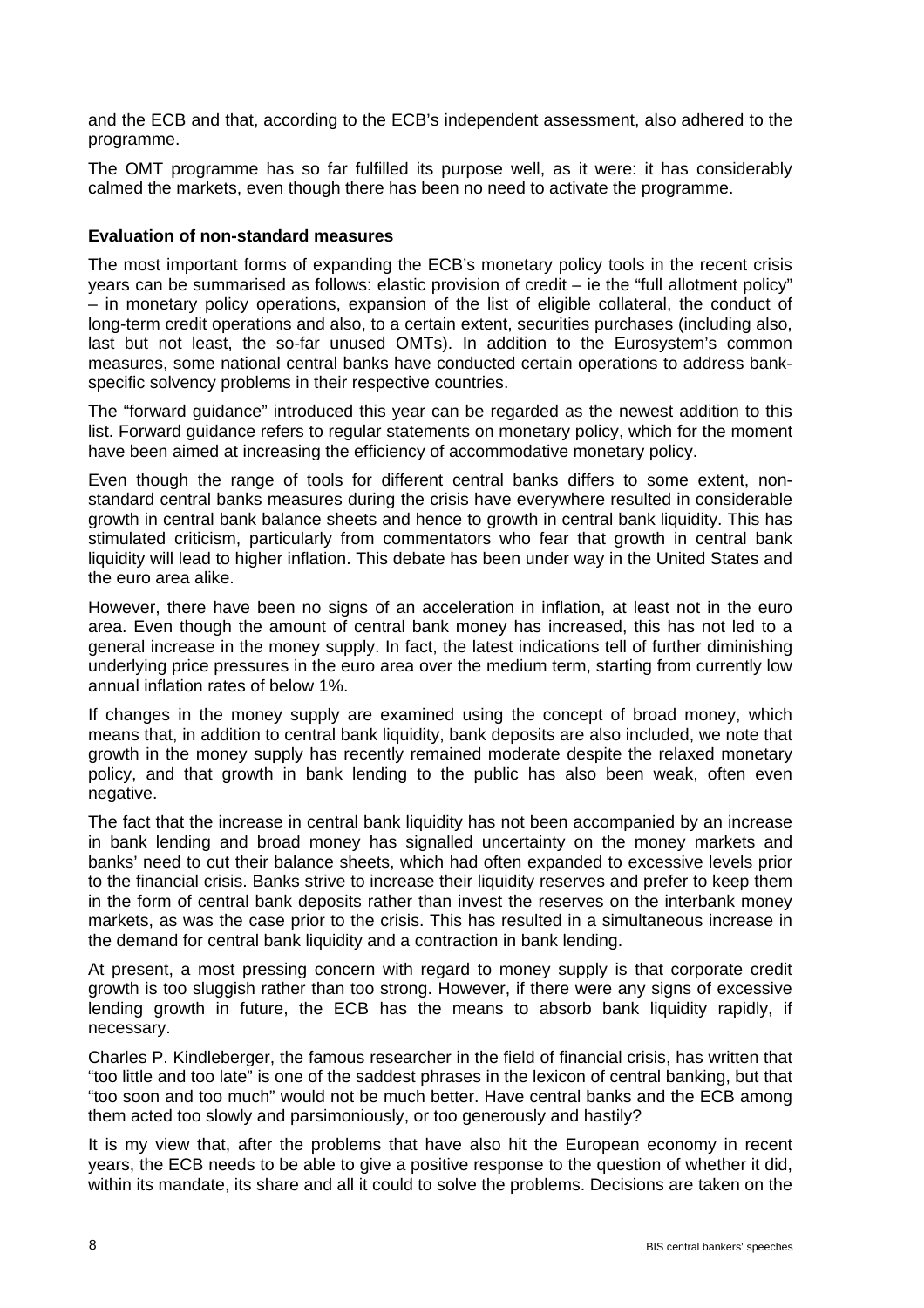basis of the information available at the time. The measures that have been taken have been necessary in light of the available information. The non-standard measures have even encompassed notable risks, but the measures have been well considered and, it seems, we have been able to contain the risks.

## **Banking union**

Alongside crisis management, politicians and public authorities have begun work to reform financial market regulation, supervision and structures. This reform work will also impact the position of central banks, albeit differently in different central bank constituencies worldwide.

As regards the euro area, the status and tasks of the ECB will change significantly next year, as single banking supervision begins and the ECB assumes responsibility for oversight of all euro area banks. A Single Supervisory Mechanism (SSM) to be set up on these lines will be part of a wider framework of reforms, the Banking Union. In addition to single supervision, this also includes a single crisis resolution framework, which is approaching the decisionmaking stage at EU level, as well as harmonised deposit protection.

Banking Union is a correct and necessary step. It would have been best if it had already been built twenty years ago when the financial markets were deregulated and the foundations of Economic and Monetary Union were laid.

The EU's single banking market was established by the Second Banking Directive, which entered into force at the beginning of 1993. It was part of the EU's single market programme, and its idea according to the single market logic was that a banking licence obtained from any Member State authorised the bank to operate throughout the territory of the EU.

In connection with the adoption of the Banking Directive and the establishment of Monetary Union, there was fairly extensive discussion among experts as to whether the single banking market and Monetary Union also required concentration of banking supervision. But the matter did not move forward. Banking supervision remained the responsibility of the "home country" (the country granting the licence). The Maastricht Treaty did, in fact, state that the ECB shall "contribute to the smooth conduct of policies pursued by the competent authorities relating to the prudential supervision of credit institutions", and that tasks concerning banking supervision could be conferred upon the ECB via a Council Regulation.

It must be remembered that at that stage large European countries (perhaps with the exception of Spain) had for decades not had much experience of serious banking crises. So, the question was not perceived as being a sufficiently burning issue. Big differences in national supervisory structures also played a role in why supervisory convergence did not make headway.

The political preconditions for single banking supervision were only born out of necessity as a result of the escalation of the financial crisis. On account of its independence, expertise and market knowledge, the ECB proved in practice to be the only possible location where single supervision could be established.

The ECB will conduct banking supervision in cooperation with national supervisors. In the final instance, the ECB is responsible for the oversight of all banks. Only the largest banks will come under its direct supervision, however. Supervision of smaller banks will be delegated - with recourse - to national financial supervisors. Supervision of the larger banks, too, will require and make use of the efforts of national supervisors.

Monetary policy and banking supervision have significant synergies, particularly in the domain of information. Even so, decisions concerning these two areas are different in nature and based on different objectives. For this reason, the supervisory architecture of the ECB will be built in such a way that monetary policy and banking supervision are kept separate in order to avoid conflicts of objectives. Key responsibilities on supervisory decisions will be conferred upon a new Supervisory Board, of which national banking supervisors will be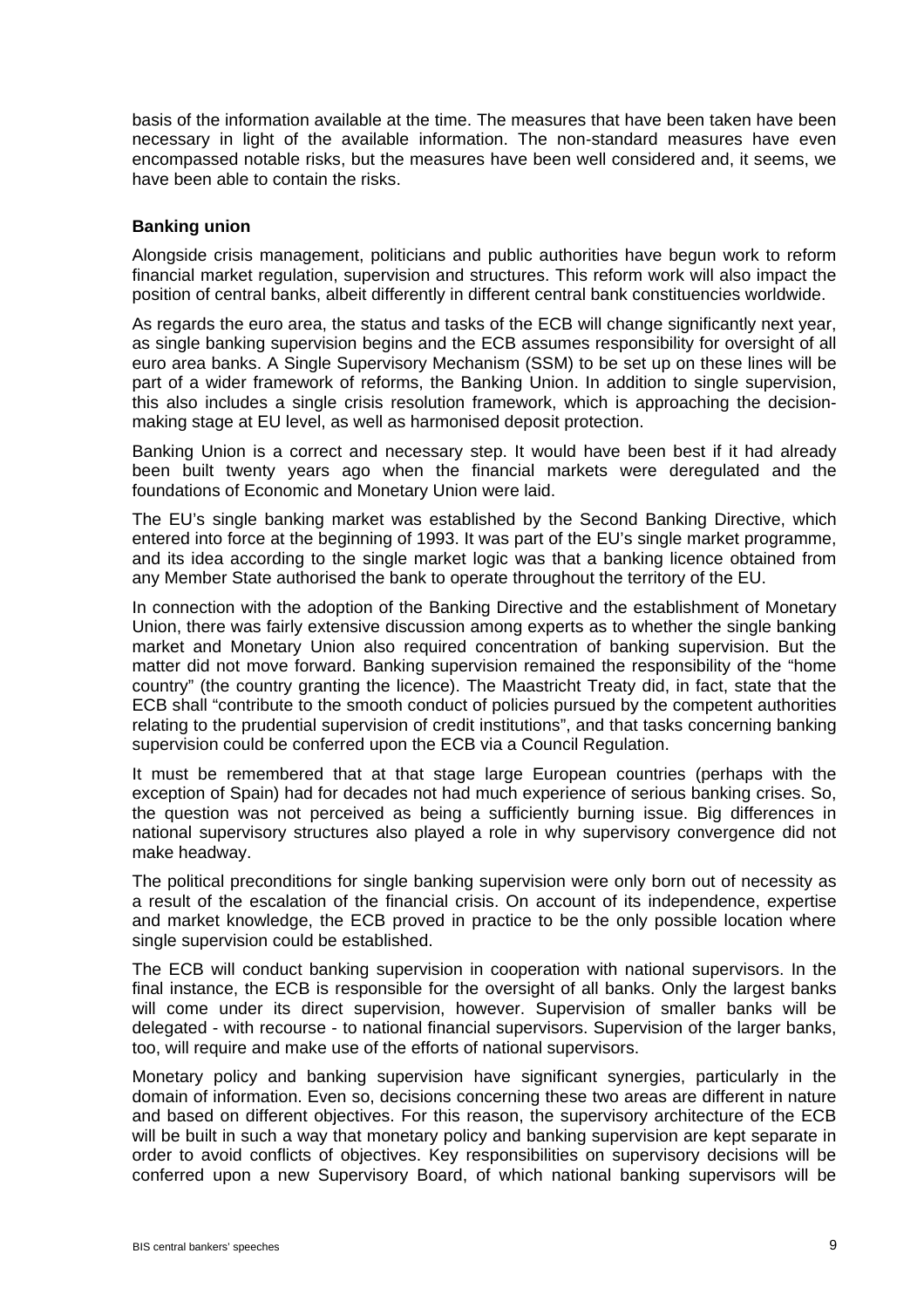members. The Governing Council of the ECB, which is essentially a decision-making body for monetary policy, will ultimately approve or reject decisions by the Supervisory Board. Banking supervision work will be led by the Supervisory Board.

## **Macroprudential stability and structural regulation**

Simultaneously with Banking Union, other new measures to safeguard financial stability are also being developed in Europe. I will mention here two of these integrated sets of initiatives.

On the one hand, Member States are in the process of introducing new macroprudential tools aimed at reducing the financial system's vulnerability to crises and increasing authorities' potential to address, if necessary, threatening developments within the banking system as a whole or on the assets markets.

Typical macroprudential tools include the new capital buffers that banks are required to hold and which can be required to be increased in the face of overheated credit markets, or which may be graduated according to bank size so that systemically important banks are required to maintain higher capital levels than others. Responsibility and competence in the field of macroprudential policy will be both at Eurosystem and national level.

The other area of initiatives is regulation of banking structures, for which the European Commission is expected to submit a proposal in the immediate weeks ahead. The idea is that financial operations involving the highest risk are to be separated from ordinary deposit banking, to be carried out by special-purpose subsidiaries. This type of structural regulation seeks to prevent deposit protection provided to deposit banks from turning into an incentive for unhealthy risk-taking, where speculators benefit privately from profits, but do not take losses, "privatising profits and socialising losses", as the saying goes.

The Commission's proposal for structural regulation will take a stand on the propositions made by the EU's High-Level Expert Group of which I chaired. Legislation relating to structural regulation, similar to those outlined in our report, is already underway in, for example, France, Germany and the UK. I hope the Commission's forthcoming proposal will lead to as uniform legislation as possible on this issue in Europe.

## **The Eurosystem, a special case**

The range of central bank tasks is becoming wider than it was before the onset of the crisis. This is a global phenomenon. The Eurosystem – in other words, the ECB and the euro area central banks – form in this context a special case of their own, which is explained by the structure of Economic and Monetary Union and also by Europe's internal political dynamics.

The status assigned to the ECB and its practical policy-making have largely corresponded to the principles of "Modern Central Banking" crystallised by Fischer that I mentioned at the beginning: a clearly defined mandate, independence including safeguards against demands from governments pressing for central bank credit, and accountability.

However, the ECB is different from the world's other leading central banks. As a central bank common to many countries, its independence is of particular relevance. This is because the countries in Monetary Union have given up their monetary policy sovereignty. They made their decisions on joining Monetary Union as sovereign decision-makers, and, upon accession, decided to unite or pool their monetary policy powers. In order to make such a far-reaching decision, the countries naturally had to know in advance what kind of monetary policy the ECB would conduct.

It was possible to establish Monetary Union because the countries were ready to pool their sovereignty, on the condition of certainty over the stable value of money. For this reason, too, it was necessary to commit the ECB in a credible manner to objectives set in advance and to provide it with a sufficient degree of independence, with a view to ensuring that it could pursue the set objectives, free of any national or other political pressure.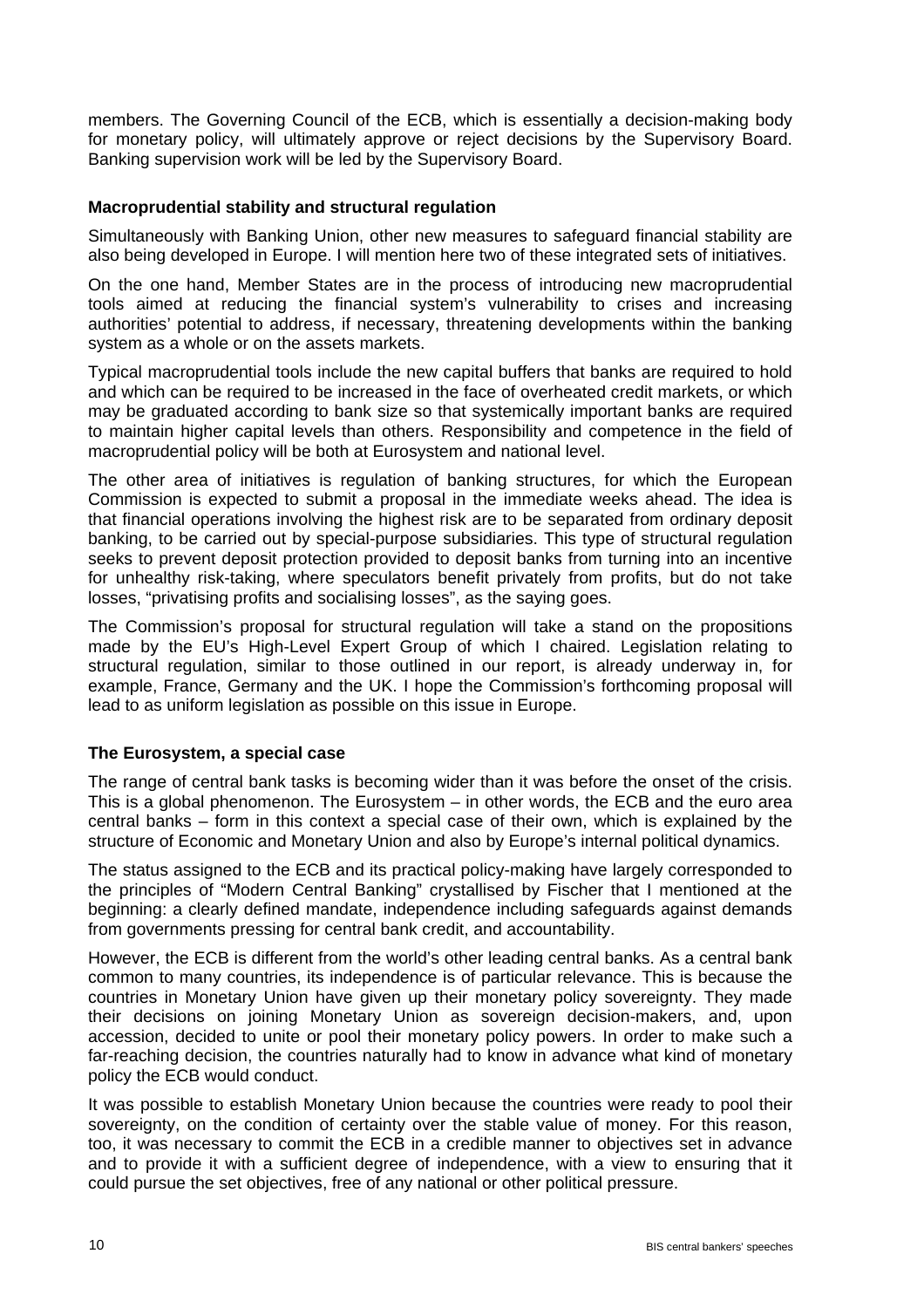The independence of the ECB and the decision-making procedure employed in the Governing Council prevent individual Member States from dominating monetary policy, and the assignment of a clearly defined objective for price stability prevents the independent ECB from abusing its independence in an arbitrary manner. The independence is supplemented by the ECB's accountability to the European Parliament and by the national central banks' arrangements for accountability at national level, such as supervision of the Bank of Finland by the Finnish Parliament.

#### **Euro area stability and the ECB**

The independence of the ECB and the definition of its role  $-$  or mandate  $-$  are interrelated. An independent institution bestowed with a public function cannot be assigned powers defined too loosely or an overly broad range of tasks in a democratic society. Such an extension of responsibilities would before long erode the political preconditions for central bank independence and the legitimacy of the central bank itself. A central bank is not the fourth branch of government; rather, it acts as if it were a "trustee" who performs the task entrusted to it.

Central bank independence has proven to be the correct solution for the successful conduct of monetary policy. Bearing in mind the lessons of the 1970s will be important in the future, too.

As the independence of a central bank thus remains one of the criteria for defining its tasks, the conclusion is that particular caution needs to be exercised in expanding the ECB's responsibilities, in order to avoid jeopardising the prerequisites for its independence. An example of tasks that could jeopardise central bank independence is those of a resolution authority empowered to recapitalise banks and/or wind them up. The existence of such a body is an important element of the upcoming Banking Union, but the ECB considers it as self-evident that this body cannot operate in connection with banking supervision or monetary policy.

Non-standard monetary policy measures in times of crisis and the forthcoming performance of tasks relating to banking supervision are necessary for the ECB and the Eurosystem, and useful steps forward for the euro area as a whole. At the same time, however, it must be ensured by other means, too, that tensions on financial stability do not become excessive. There are many reasons for this, but one of them is that ensuring monetary policy independence requires that the ECB should not be left alone as a guardian of stability.

This concerns two issues, in particular: firstly, bringing government indebtedness back onto a sustainable path and keeping it on a stable footing, and, secondly, safeguarding adequate levels of bank capital. Both are matters over which the ECB has no direct influence; they do, however, affect its ability to discharge its widened scope of responsibilities without coming into conflict with its own institutional status.

## **The role of national central banks**

Within the Eurosystem, the national central banks have a role of their own, not only as parties implementing monetary policy, but also as participants in the preparation of the single policy. The Governing Council of the ECB takes its decisions considering the situation in the euro area as a whole and is not a forum for national interests. Even so, the role of the national central banks in policy preparation is highly valuable. It both contributes to the quality of policy and increases its legitimacy.

The ECB's monetary policy and its activities in the area of financial stability can make use of research and analysis performed by both the ECB and the national central banks. In times of crisis, in particular, but also at other times, it is important that each Eurosystem participant make its own unique contribution to the preparation of common analysis and policy. Drawing on its own research and expertise, the Bank of Finland has provided its input to this work.